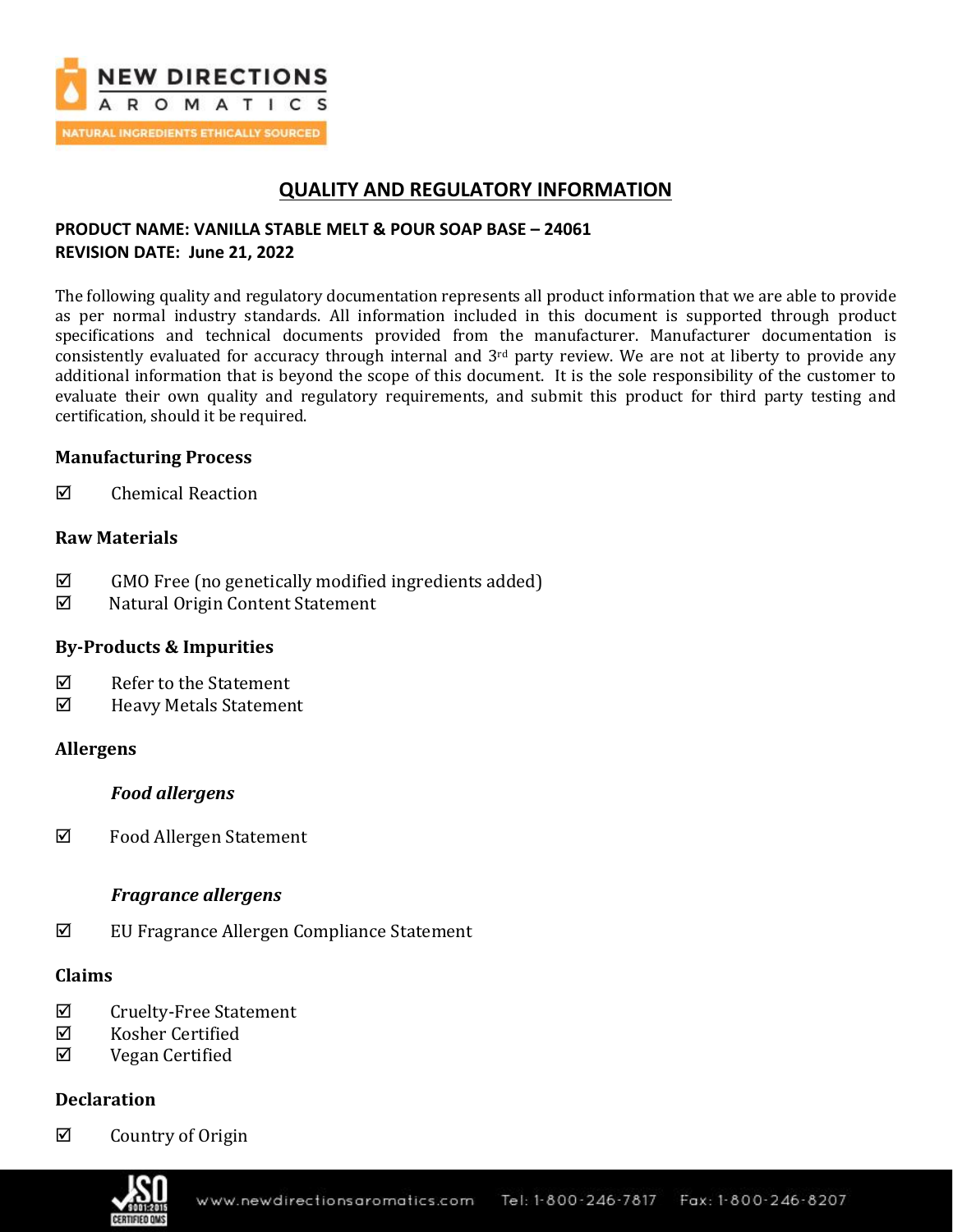

# **GMO STATEMENT**

### **PRODUCT NAME: VANILLA STABLE MELT & POUR SOAP BASE – 24061**

We hereby declare that, to the best of our knowledge, this product was not produced from or with GMO plant material.

### **Disclaimer & Caution:**

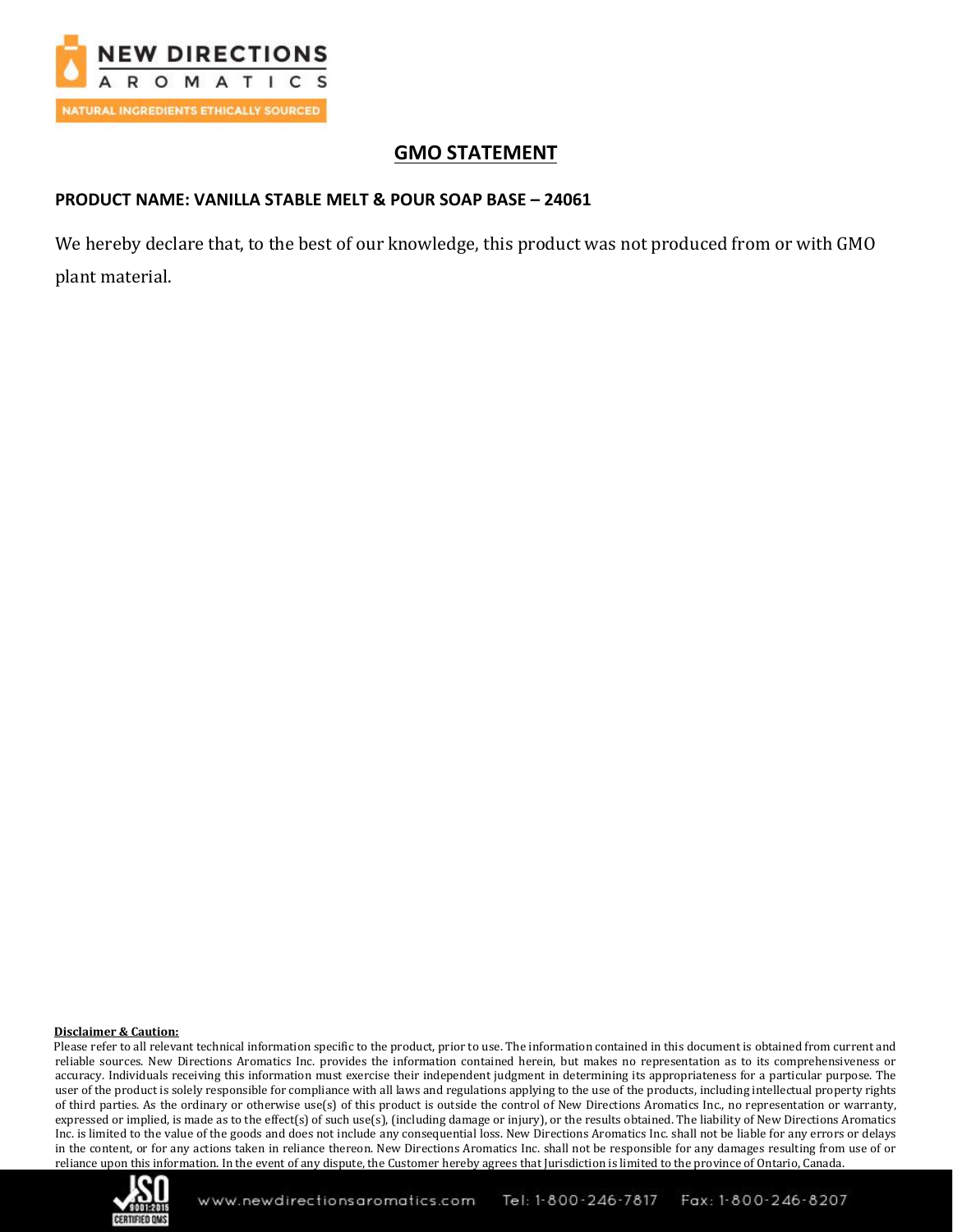

## **NATURAL ORIGIN CONTENT STATEMENT**

### **PRODUCT NAME: VANILLA STABLE MELT & POUR SOAP BASE – 24061**

We hereby declare that, to the best of our knowledge, this product contains that are 83.01 % from natural sources.

#### **Disclaimer & Caution:**

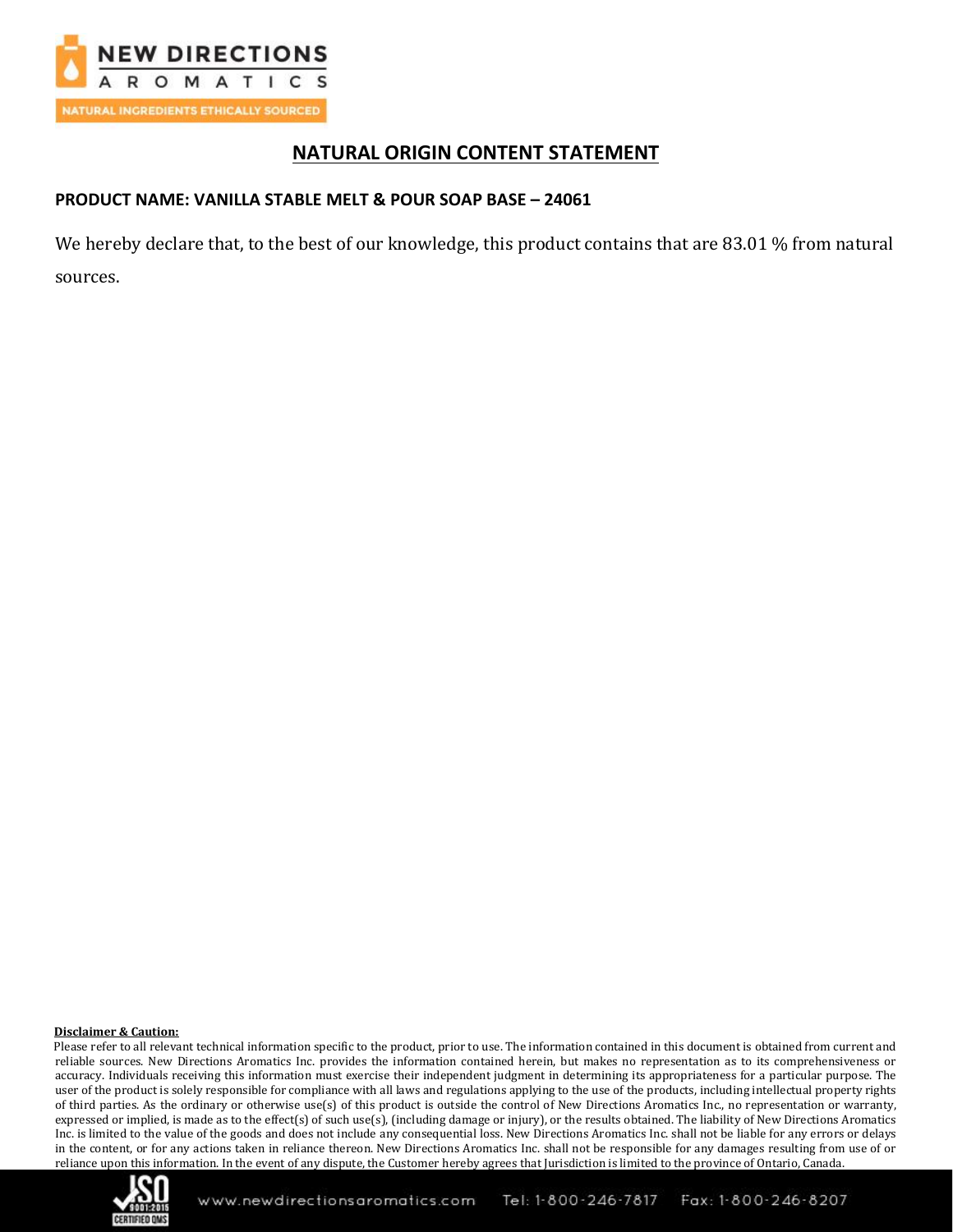

## **BY-PRODUCTS & IMPURITIES STATEMENT**

### **PRODUCT NAME: VANILLA STABLE MELT & POUR SOAP BASE – 24061**

We hereby declare that, to the best of our knowledge, this product does not contain any of the following by-products and impurities:

- Parabens
- Palm or palm-derived products
- Nano Material
- **Pesticides**
- Carcinogenic, Mutagenic, and Reprotoxic Substances

### **Disclaimer & Caution:**

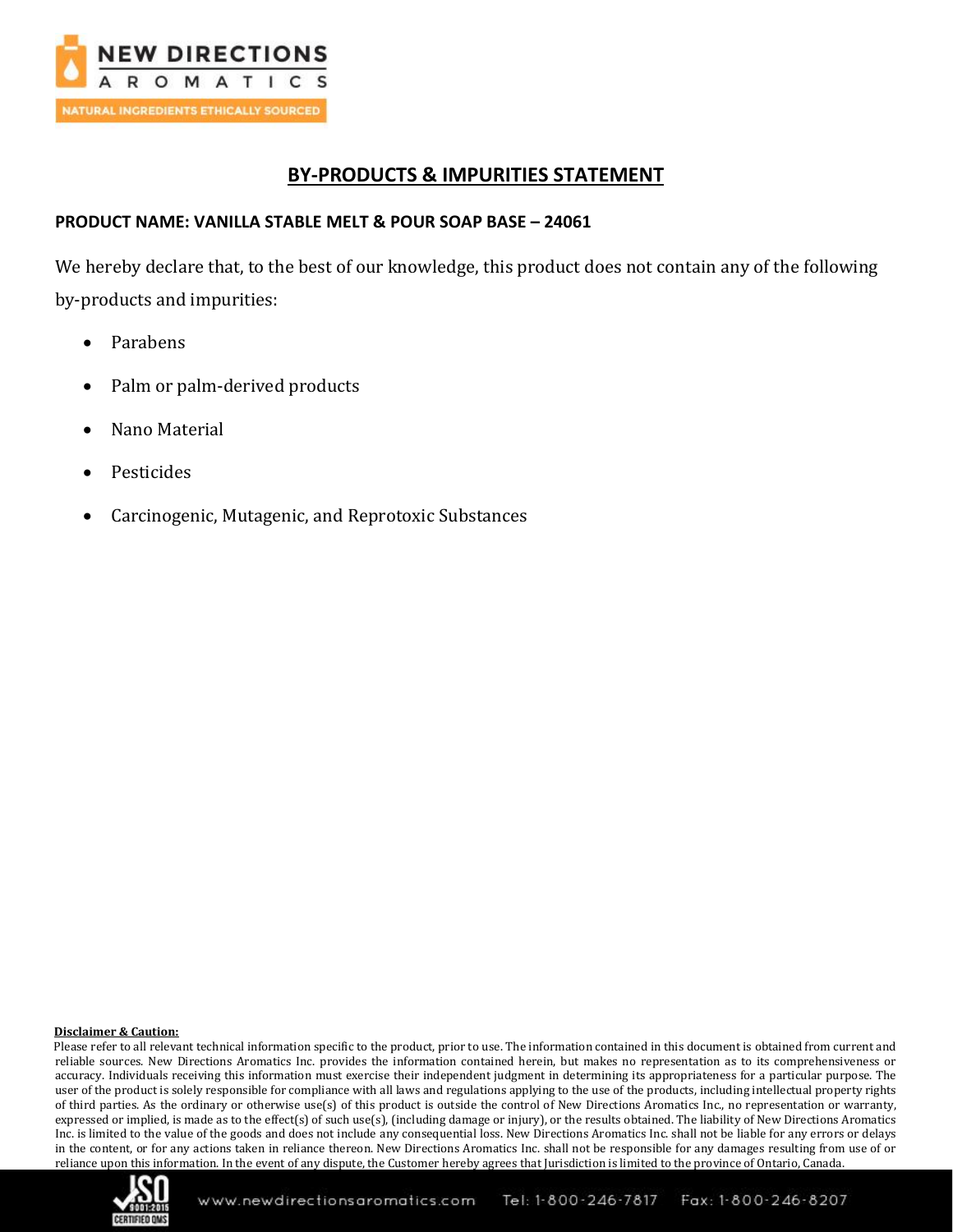

## **HEAVY METALS STATEMENT**

### **PRODUCT NAME: VANILLA STABLE MELT & POUR SOAP BASE – 24061**

We hereby declare that, to the best of our knowledge, based on the manufacturers confirmation traces of heavy metals are naturally present and unavoidable, therefore tolerated by EU Regulations. This product conforms with the following specifications.

• Overall content is <10 ppm

### **Disclaimer & Caution:**

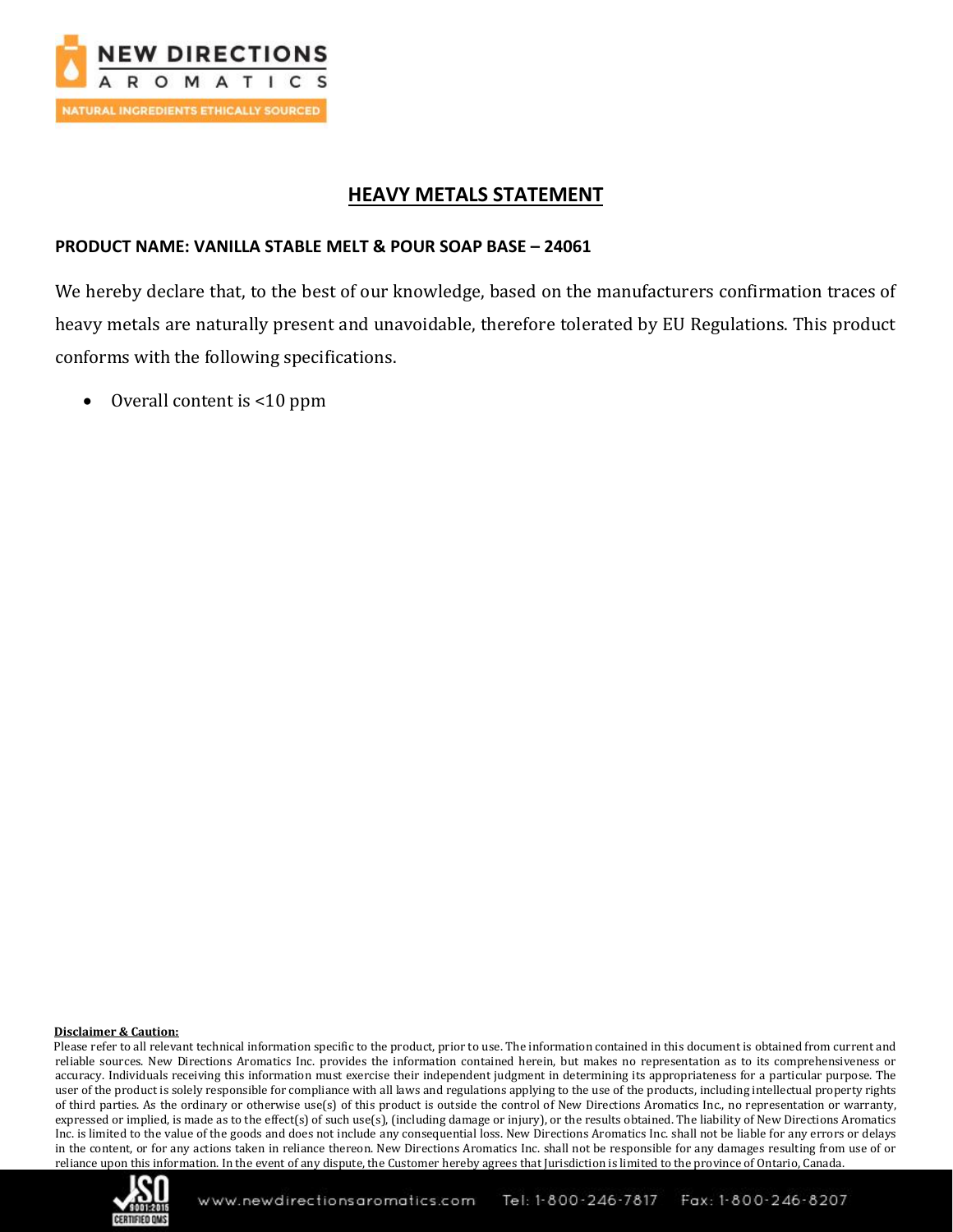

## **FOOD ALLERGEN INFORMATION**

### **PRODUCT NAME: VANILLA STABLE MELT & POUR SOAP BASE – 24061**

| Component                                                 | <b>Present in the product</b> |
|-----------------------------------------------------------|-------------------------------|
| Peanuts (and/or derivatives,) e.g., protein oil           | N <sub>o</sub>                |
| Tree Nuts (and/or derivatives)                            | N <sub>o</sub>                |
| Seeds (Mustard, Sesame) (and/or derivatives)              | N <sub>o</sub>                |
| Wheat, Barley, Rye, Oats, Spelt, Kamut or their hybrids   | Yes, Wheat Only               |
| Soybeans (and/or derivatives)                             | N <sub>o</sub>                |
| Dairy (including lactose) or Eggs                         | N <sub>o</sub>                |
| Fish or their products                                    | N <sub>o</sub>                |
| Shellfish or their products                               | N <sub>o</sub>                |
| Celery (and/or derivatives)                               | N <sub>o</sub>                |
| Lupin (and/or derivatives)                                | N <sub>o</sub>                |
| Preservatives, BHA / BHT, Colour Additives or Tartrazine, | N <sub>o</sub>                |
| Sulphites (and derivatives) (added or $\geq 10$ ppm)      | N <sub>o</sub>                |
| Mollusks/products therof                                  | N <sub>o</sub>                |

### **Disclaimer & Caution:**

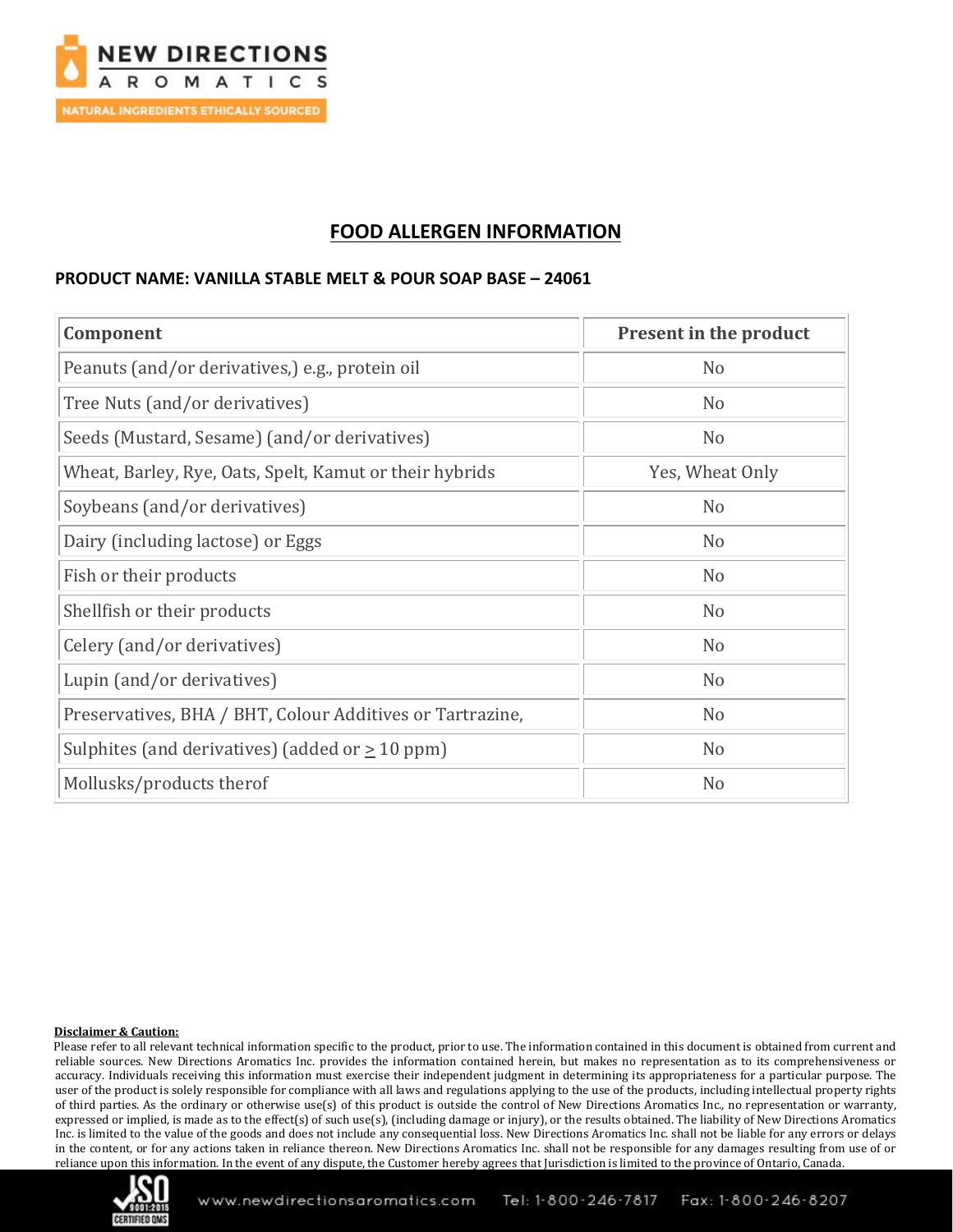

## **EU FRAGRANCE ALLERGEN COMPLIANCE STATEMENT**

### **PRODUCT NAME: VANILLA STABLE MELT & POUR SOAP BASE – 24061**

We hereby declare that, to the best of our knowledge, based on processing information and raw materials used, Fragrance Allergens listed in the EU Regulation 1223/2009 Annex III, NO 67-92 are not likely to be present.

### **Disclaimer & Caution:**

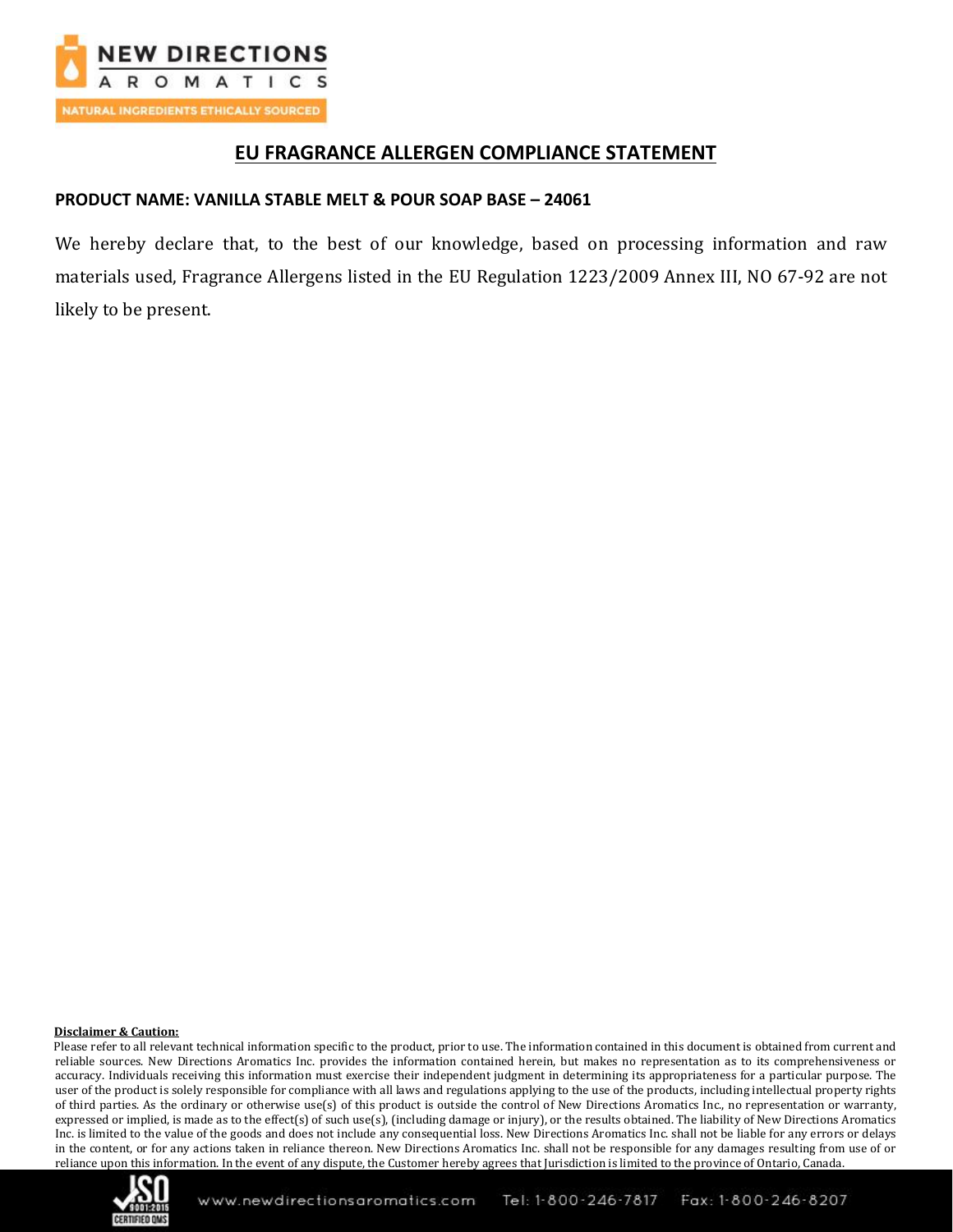

# **CRUELTY-FREE STATEMENT**

### **PRODUCT NAME: VANILLA STABLE MELT & POUR SOAP BASE – 24061**

We hereby declare that, to the best of our knowledge, this product has not been tested on animals.

### **Disclaimer & Caution:**

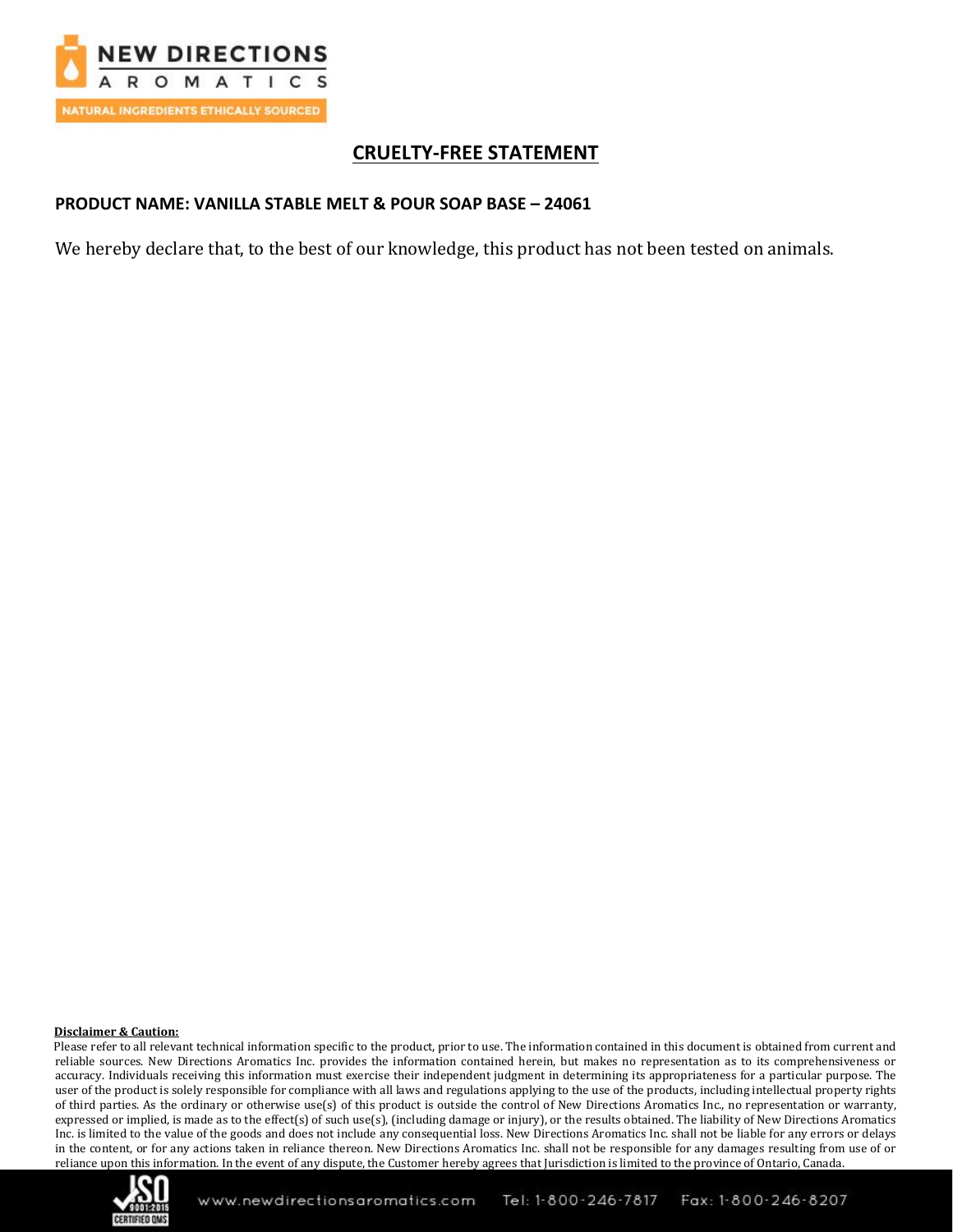

# **KOSHER STATEMENT**

### **PRODUCT NAME: VANILLA STABLE MELT & POUR SOAP BASE – 24061**

We hereby confirm that this product has been certified to Kosher standards.

#### **Disclaimer & Caution:**

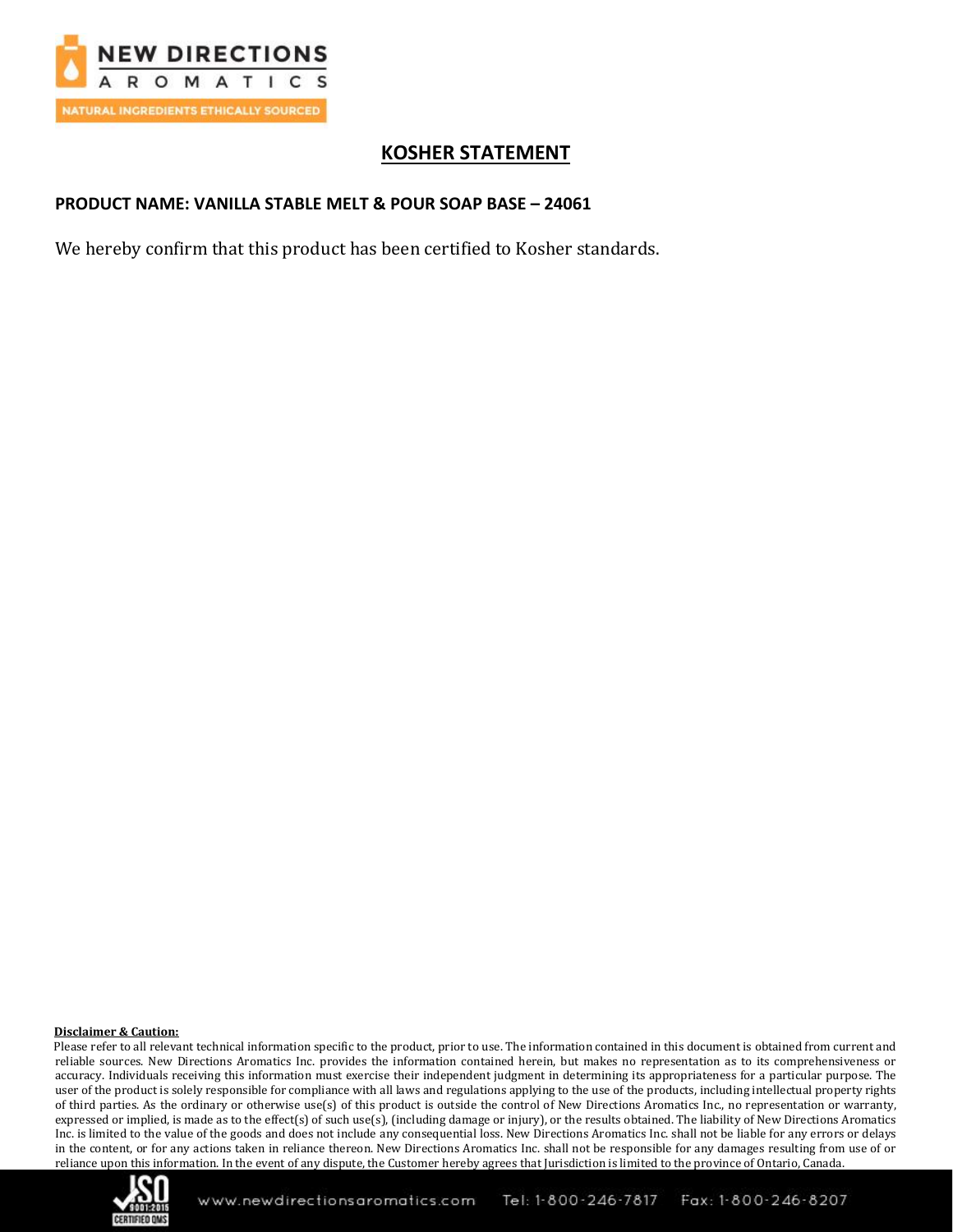

# **VEGAN STATEMENT**

### **PRODUCT NAME: VANILLA STABLE MELT & POUR SOAP BASE – 24061**

We hereby confirm that this product has been certified to Vegan standards.

### **Disclaimer & Caution:**